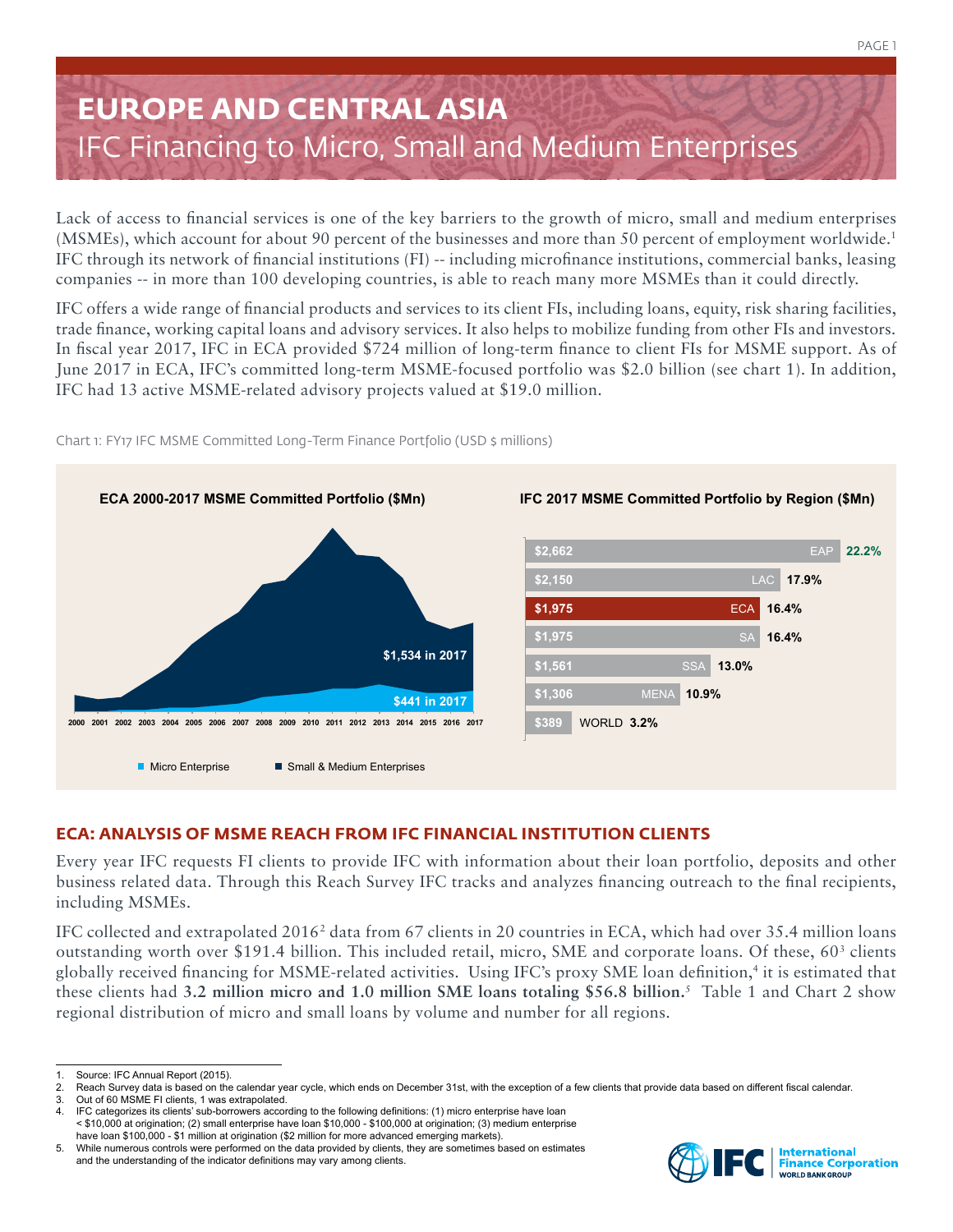

| <b>Region</b>                   | <b>Micro Loans</b> |             | <b>SME Loans</b> |             | <b>MSME Loans</b> |             |
|---------------------------------|--------------------|-------------|------------------|-------------|-------------------|-------------|
|                                 | # Millions         | \$ Billions | # Millions       | \$ Billions | # Millions        | \$ Billions |
| East Asia and the Pacific       | 9.7                | 27.1        | 5.3              | 177.8       | 15.0              | 204.8       |
| <b>Europe and Central Asia</b>  | 3.2                | 6.3         | 1.0              | 50.5        | 4.2               | 56.8        |
| Latin America and the Caribbean | 11.8               | 10.5        | 1.2              | 84.3        | 13.0              | 94.8        |
| Middle East and North Africa    | 2.8                | 4.5         | 0.2              | 14.8        | 3.0               | 19.3        |
| South Asia                      | 23.3               | 10.9        | 0.6              | 17.2        | 23.9              | 28.0        |
| Sub-Saharan Africa              | 2.8                | 1.4         | 0.1              | 6.6         | 2.9               | 8.0         |
| <b>Total Loans</b>              | 53.7               | 60.7        | 8.3              | 351.1       | 62.0              | 411.8       |

Table 1: IFC FI Clients' Micro and SME Outstanding Loan Portfolio by Region, 2016

Chart 2: IFC FI Clients' Micro and SME Outstanding Loan Portfolio Distribution (%), 2016



### **ECA: IFC CLIENTS' MSME LOAN PORTFOLIO BY TYPE OF IFC ENGAGEMENT**

IFC places its MSME clients in two categories: FIs supported by IFC in the area of microfinance – clients with microfinance-focused engagements; and FIs supported by IFC in the area of SME financing – clients with SMEfocused engagements. In 2016, IFC collected or extrapolated data from 17 microfinance and 42 SME-focused engagements in ECA. SME-focused clients funded about 61.3 percent of the total number of micro loans representing 46.8 percent of the total funding for the microenterprises. The microfinance focused clients also crossed over to SME with 12.8 percent of the number of SME loans and 24.8 percent of the total volume. In addition, 58.8 percent of clients with microfinance-focused engagement and 33.3 percent of clients with SME-focused engagement received advisory services.



PAGE 2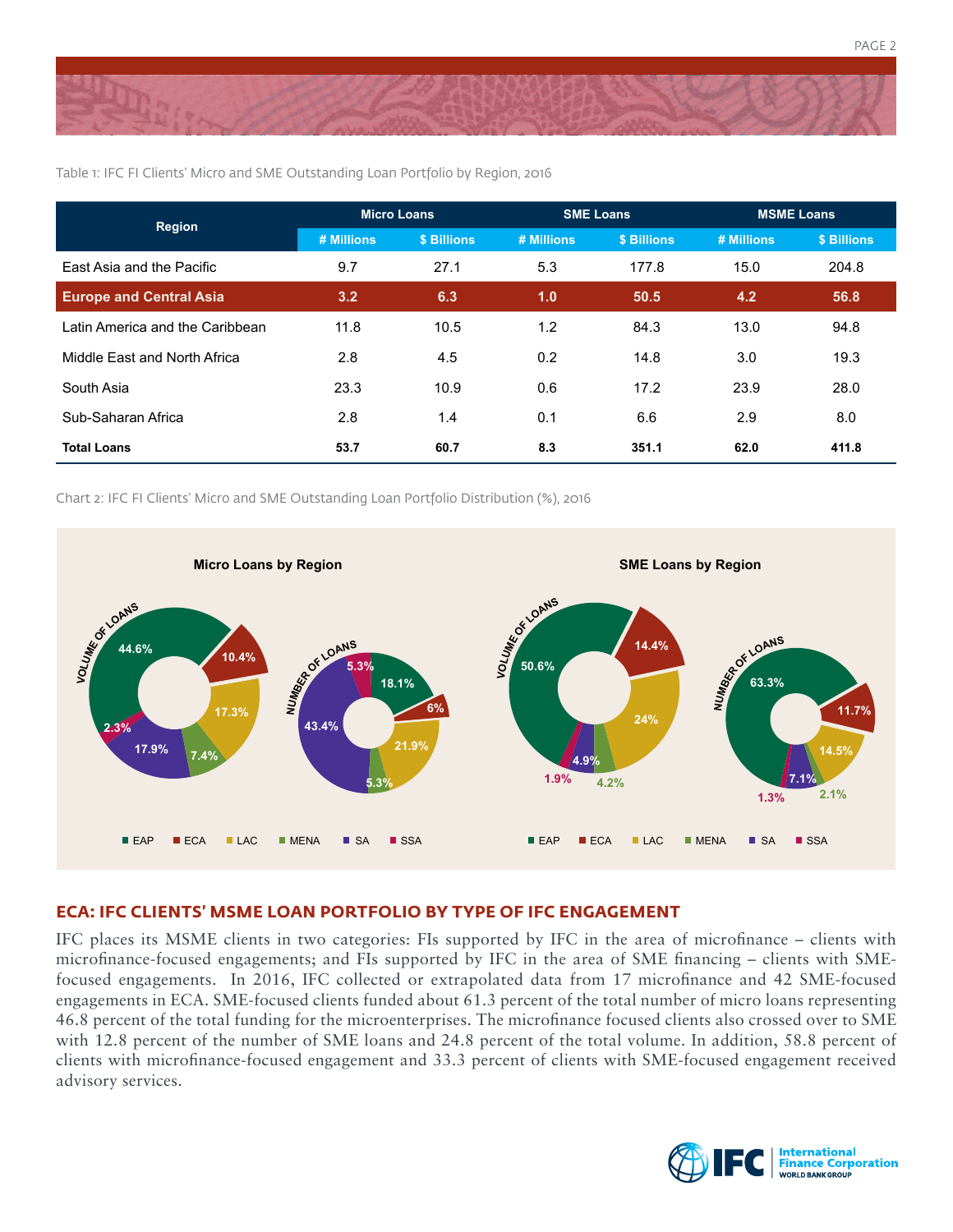

Table 2: Microfinance-Focused Engagements in ECA<sup>6</sup>

|  | Table 3: SME-Focused Engagements in ECA7 |  |
|--|------------------------------------------|--|
|  |                                          |  |

|                     |            | <b>Outstanding</b><br><b>Loan Portfolio</b> | <b>Average</b><br><b>Loan Size</b> | <b>NPLs</b> |                     | <b>Outstanding</b><br><b>Loan Portfolio</b> |                        | <b>Average</b><br><b>Loan Size</b> | <b>NPLs</b> |
|---------------------|------------|---------------------------------------------|------------------------------------|-------------|---------------------|---------------------------------------------|------------------------|------------------------------------|-------------|
| Loan<br><b>Type</b> | # Millions | \$ Billions                                 |                                    | %           | Loan<br><b>Type</b> |                                             | # Millions \$ Billions |                                    | $\%$        |
| Micro               | 1.3        | 3.4                                         | 2.681                              | 9.6%        | Micro               | 2.0                                         | 2.9                    | 1.485                              | 10.4%       |
| <b>SME</b>          | 0.1        | 12.5                                        | 100.401                            | 5.4%        | <b>SME</b>          | 0.9                                         | 38.0                   | 44.641                             | 5.3%        |
| <b>Total</b>        | 1.4        | 15.9                                        | 11.547                             | 6.3%        | <b>Total</b>        | 2.8                                         | 40.9                   | 14.447                             | 5.7%        |

Notably, the portfolios of micro and SME-focused engagements were similar in terms of loan performance. The non-performing loan levels among Micro loans were 4.2-5.1 percentage points higher than that among SME loans (see Tables 2 and 3).

### **ECA: IFC CLIENTS' LOANS TO WOMEN AND WOMEN-OWNED MSMES**

Gender equality is a fundamental condition for a prosperous and sustainable world; however, in many countries women have lower access to education, employment, business opportunities and financial services, as well as unequal social status and rights. The annual estimated credit gap for women-owned SMEs is about \$260-320 billion.<sup>8</sup>

To address this challenge, IFC launched Banking on Women Program that promotes financing for women-owned SMEs. In addition, recently IFC requested clients to report on their loan portfolios to women-owned enterprises. In 2016, 29 IFC FI clients provided data for micro loans to women while 29 FI clients provided SME loans to women data. These clients provided about 18.6 percent of micro loans by number to women, and 10.6 percent of total SME loans by number to women-owned firms<sup>9</sup> (see Table 4). Non-performing loans of the women borrowers were lower comparing to overall Micro loan NPLs (see Tables 4 and 3).

| Table 4: ECA: IFC FI Clients' Loans to Women and Women-owned MSMEs |  |
|--------------------------------------------------------------------|--|
|--------------------------------------------------------------------|--|

|                  | Number of<br><b>Loans to Women</b> | <b>Total Volume of</b><br><b>Loans to Women</b> | Number of<br><b>Loans to Women</b> | <b>Total Volume of</b><br><b>Loans to Women</b> | <b>NPLs</b>   |
|------------------|------------------------------------|-------------------------------------------------|------------------------------------|-------------------------------------------------|---------------|
| <b>Loan Type</b> | # 000                              | \$ Millions                                     | % Of total                         | % Of total                                      | $\frac{9}{6}$ |
| Micro            | 345.6                              | 385.12                                          | 18.6%                              | 12.6%                                           | $7.4\%$       |
| <b>SME</b>       | 64.3                               | 1.765.99                                        | 10.6%                              | 8.1%                                            | 5.5%          |

### **ECA: MSME LOAN PORTFOLIO GROWTH AND DYNAMICS**

The volume of micro and SME loans by IFC's portfolio of MSME client FIs has grown consistently over time. Three main factors influence MSME loan portfolio growth: 1) changes in the MSME portfolio among existing IFC clients, 2) entries of new clients, and 3) exits of existing clients, when, for example, IFC clients fully repay their loans. The dynamics of these factors determines the MSME reach growth trends from year to year. Thus, in the post-financial crisis period (2011-2016), the MSME loan portfolio increased 12.8 percent by number on a compounded basis, although the volumes were affected by currency devaluation and had zero growth.

During 2015-2016, the volume of MSME loans decreased by 10.3 percent, and the number of loans decreased by 24.2 percent. In 2016, new clients contributed with about 662,000 MSME loans totaling \$15.4 billion. Also, 45 MSME-focused clients reported data in 2014, 2015, and 2016. During this period, the number of MSME loans they provided grew by 2.9 percent on a compounded basis



<sup>6,7.</sup> Average Loan Size and NPLs do not include extrapolated data.

<sup>8.</sup> IFC Enterprise Gap Database (2011). http://smefinanceforum.org/data-sites/ifc-enterprise-finance-gap

<sup>9.</sup> IFC defines women-owned SME as a firm with (a) > 51 percent ownership/stake by a woman/women; or (b) > 20 percent owned by a woman/women AND 1 woman as CEO/COO (President/Vice-President) as well as 30 percent of the board of directors being women where a board exists; and which received loans from \$10,000 to \$1 or 2 million at origination.